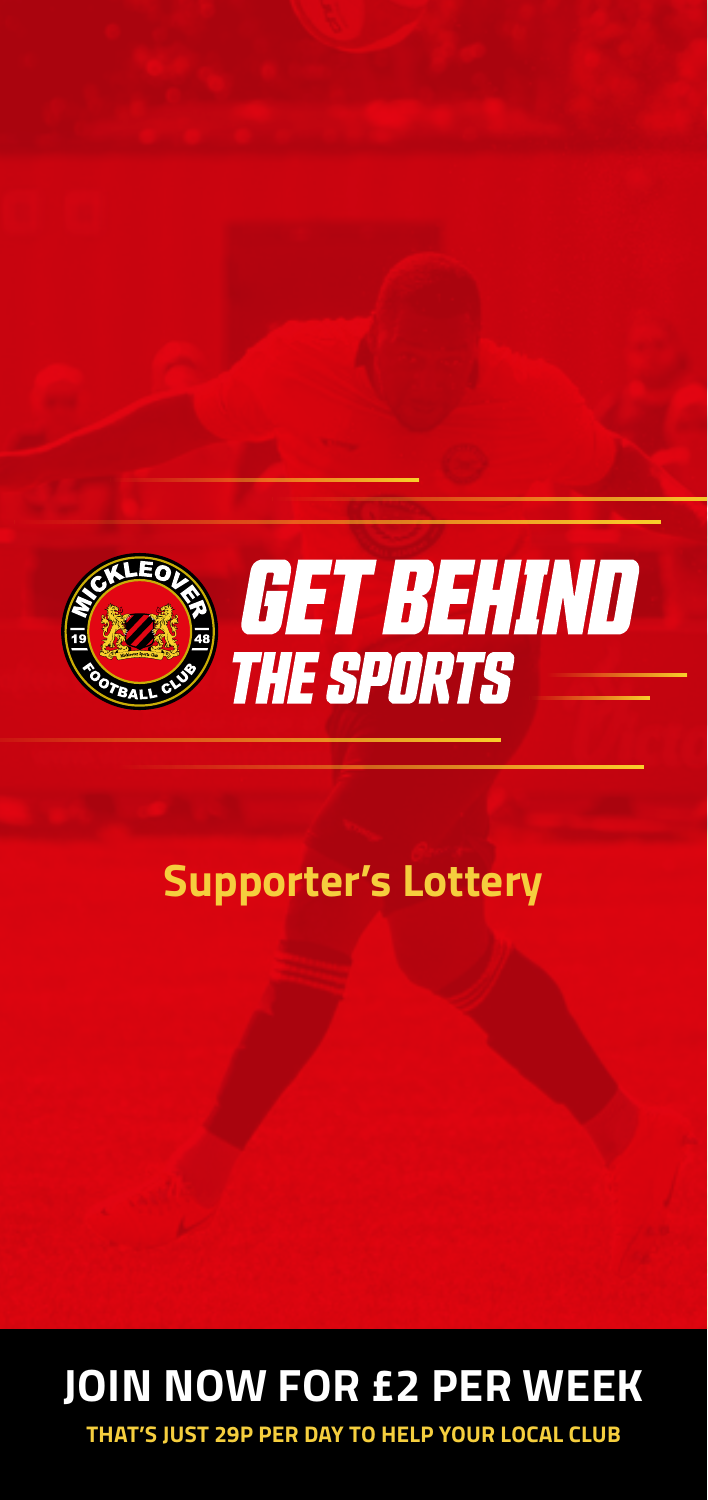# **As a member**

### **YOU CAN LOOK FORWARD TO THE FOLLOWING PRIZES:**

- **• England Match Tickets at Wembley**  2 Tickets inc. Club Wembley with Food and Drink
- **• £400, £100, £50, £25 Value Prizes**
- **• £50 Hamper from RG Stafford Butchers**
- **• £50 Hamper from Hackwood Farm**
- **• £50 and £100 Christmas Hampers**
- **• £50 Fuel Voucher**
- **• Event Tickets inc. Hot August Night**
- **• Burton Albion Match Tickets**
- **• Mickleover FC Match Tickets**
- **• MFC Match Day Sponsor**
- **• Meet the Manager.**

**Prize winners will be announced on home matchdays and also notified. Full lists of winners can be found at mickleoverfc.com**

**Mickleover FC would like to thank their supporters for their superb backing of the lottery.**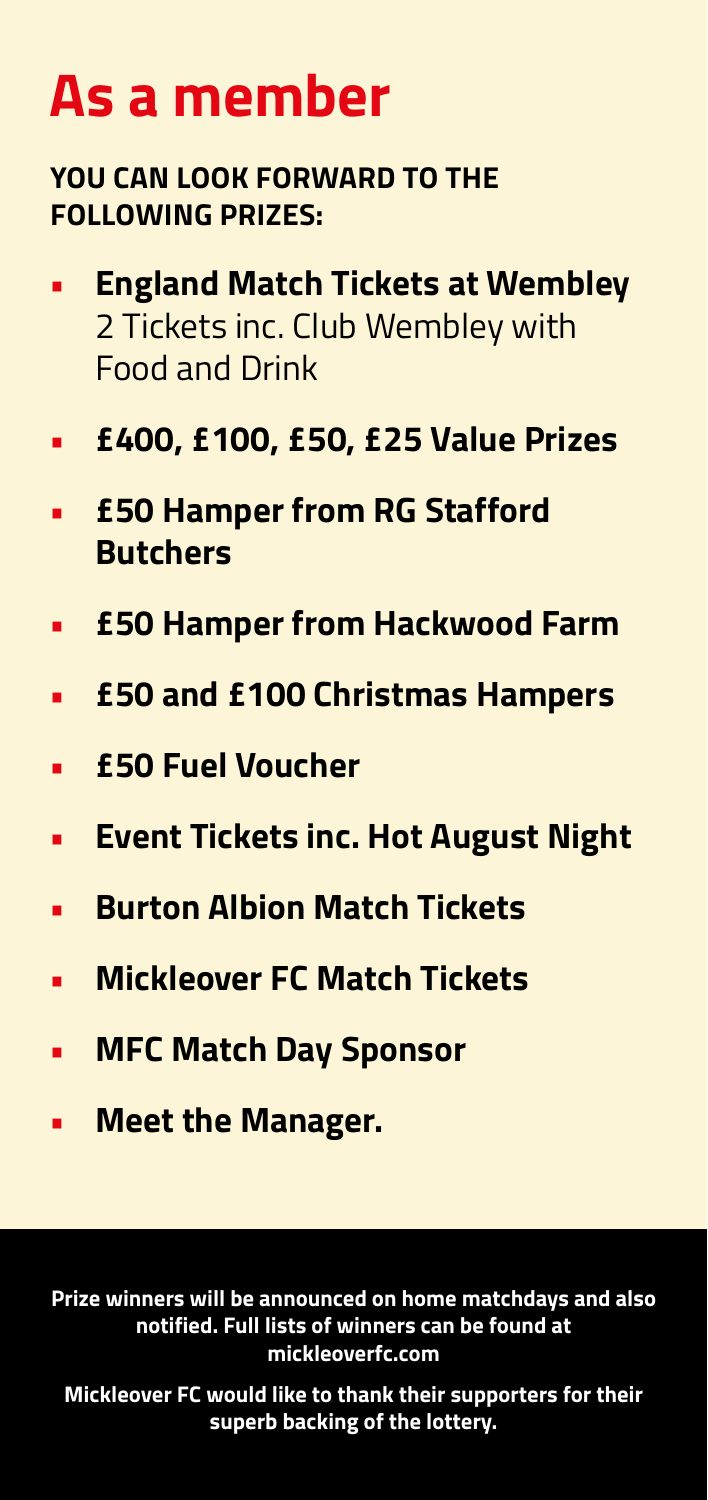### **SUPPORTING YOUR LOCAL COMMUNITY CLUB**



A Word from The Gaffer

# "

At a time when the word 'community' means so much to us all, we here at Mickleover FC are working hard to bring together and connect our local community through various initiatives.

Our lottery is aimed at our local community supporting our local football club.

As the first team manager myself , my staff and my players will be fully supporting this great lottery initiative.

For only £2 per week, with a chance to win various prizes, you can also support your local team.

#### **John McGrath**  First Team Manager, Mickleover FC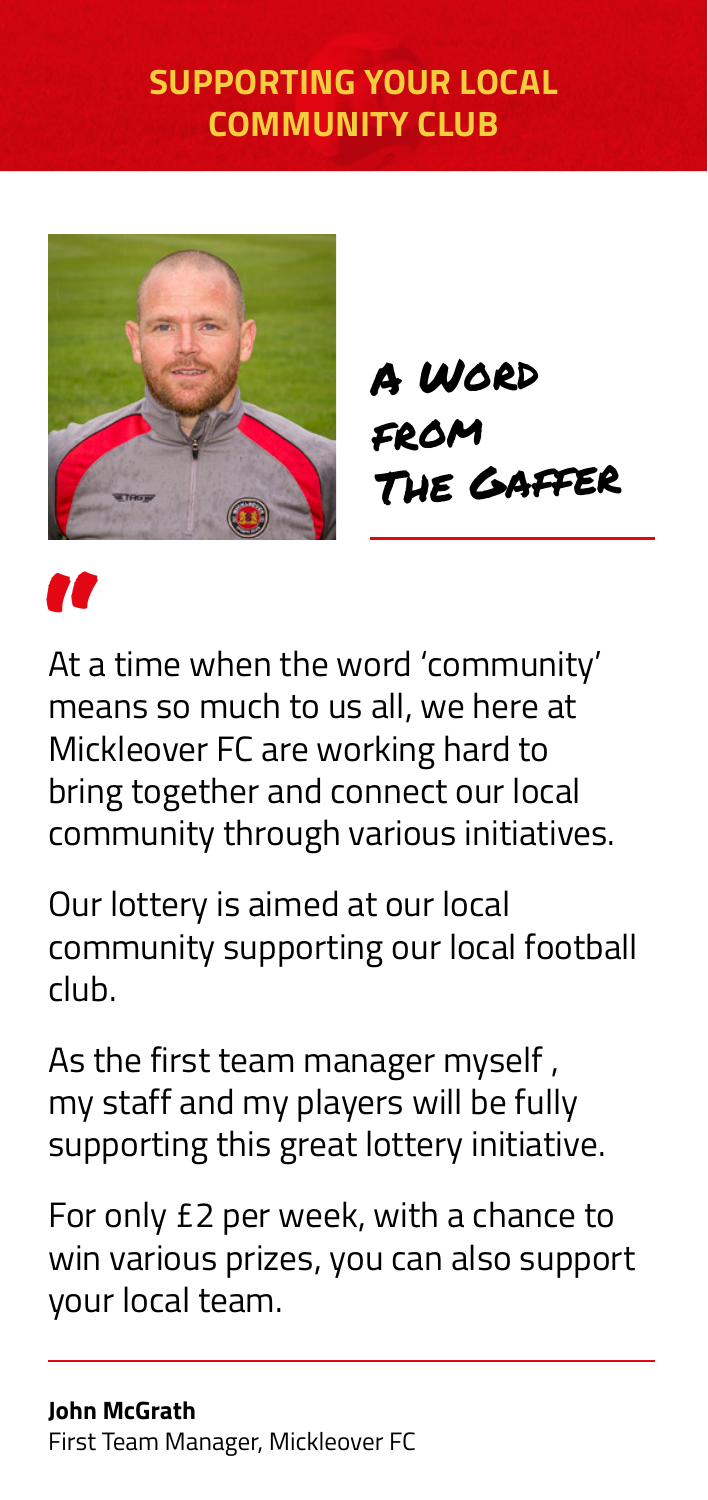## **SIGN ME UP**

**TO GET BEHIND THE SPORTS SUPPORTER'S LOTTERY, I AM OVER THE AGE OF 16.**

#### **Name**

| <b>Address</b> |           |  |
|----------------|-----------|--|
|                |           |  |
|                | Post code |  |
| <b>Tel</b>     |           |  |
| <b>Fmail</b>   |           |  |

Your personal details will be held on our system for GBTS Supporter's Lottery only. No details will be passed onto thrid party companies.

**I wish to pay for <b>memberships** at £2 per week for each entry.

| <b>METHOD OF PAYMENT</b> |          | per entry | standing<br>order | cheque       |
|--------------------------|----------|-----------|-------------------|--------------|
| <b>Monthly</b>           |          | £8.66     |                   | ×            |
| Quarterly                | 13 draws | £26.00    | ΙI                | $\mathsf{L}$ |
| 6 Monthly                | 26 draws | £52.00    |                   | $\mathsf{L}$ |
| <b>Annually</b>          | 52 draws | £104.00   |                   |              |

Standing order payments are continuous. **Payments by standing order help us keep our costs down.** The first payment will be taken on your chosen payment day and subsequently each month after on that day. For payments by cheque, you will be notified in advance, of your renewal date. Please make cheques payable to Mickleover Sports Club.

#### **TO PAY BY STANDING ORDER**

#### **Your bank**

| <b>Address</b>                                                        |                                                          |
|-----------------------------------------------------------------------|----------------------------------------------------------|
|                                                                       | Post code                                                |
| Your account no.                                                      | <b>Bank sort code</b>                                    |
|                                                                       |                                                          |
| Please pay to: Natwest Bank<br>(Acc No. 32598823 Sort code: 60-12-01) |                                                          |
| The sum of $ $                                                        |                                                          |
| Monthly $\square$<br>Quarterly $\Box$                                 | 6 Monthly $\Box$<br>Annually $\Box$<br>(please indicate) |
| Signature                                                             |                                                          |
| <b>Lottery Start Date</b><br>п<br>٠                                   | Ref No.                                                  |